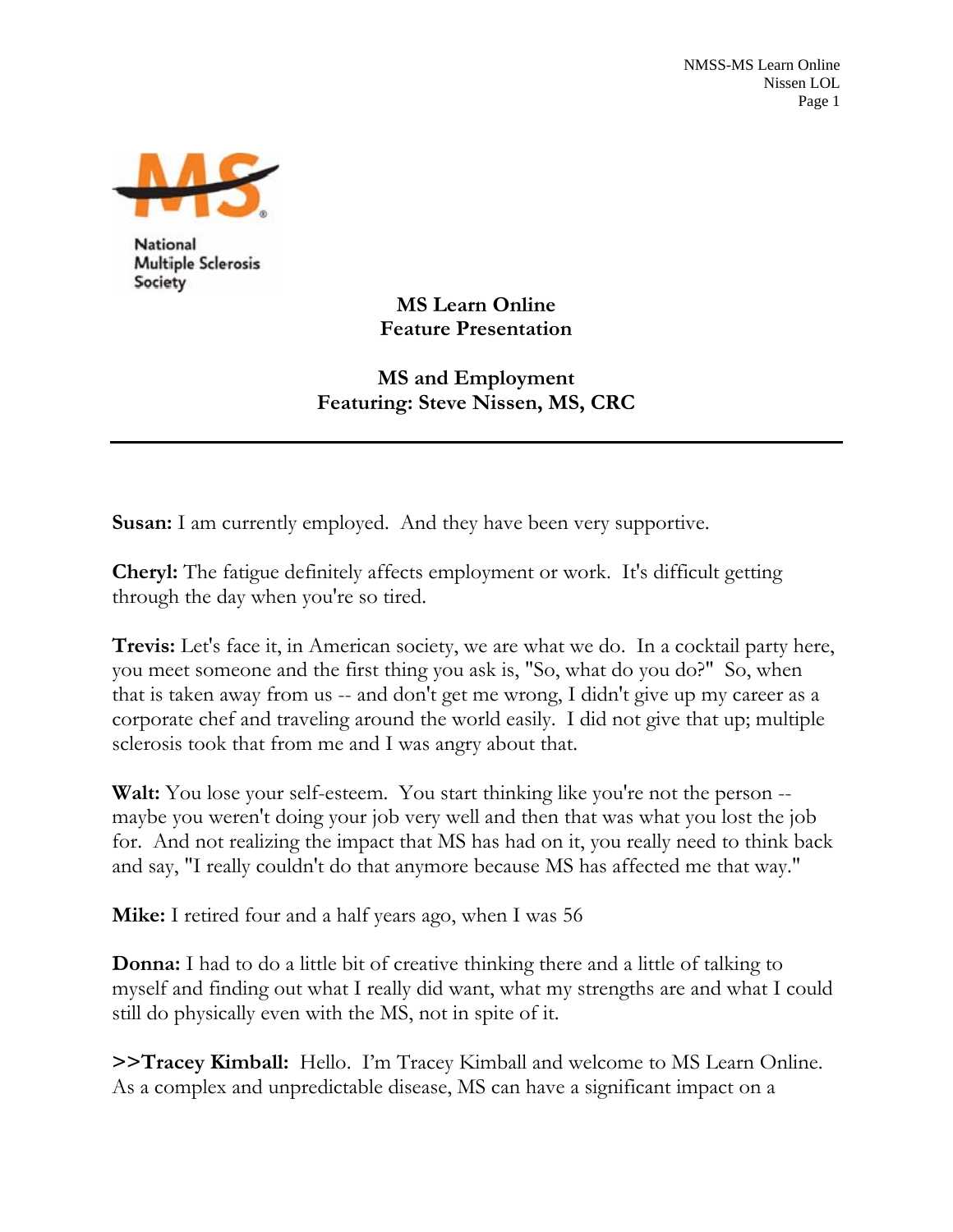person's ability to work. Understanding disclosure, workplace accommodations and available resources will help you navigate your career decisions while living with MS.

Joining us to discuss employment issues for people with multiple sclerosis is Steve Nissen. Steve is the Senior Director of Employment and Community Programs at the National Capital Chapter of the National MS Society in Washington DC.

Steve, thank you for joining us on MS Learn Online. Our work, our jobs, our careers are an important part of our lives. In many ways they can define who we are. But what happens when a person's career -- when a person with MS's career enters the scene?

**>>Steve Nissen:** Thank you so much for having me.

**>>Tracey Kimball:** How can one's employment be impacted by multiple sclerosis?

**>>Steve Nissen:** What we know in regard to employment issues for people that are living with MS is that definitely your employment can be affected. A person may have concerns about disclosing within the workplace. Do I need to tell my employer? Or, if I'm looking to change jobs, disclosing to a prospective employer?

As a person may experience new or different symptoms, those symptoms may directly affect their ability to perform the work that they had been performing. So, they may need to look at ways to accommodate those symptoms on the job, looking at modifications that can be made to allow a person to successfully continue to work, to work effectively, to work efficiently, and still be able to perform the essential functions of their particular job.

At some point a person may ultimately decide to leave the workforce as symptoms progress and maybe can no longer perform their particular job. They may consider making a career change or possibly ultimately deciding to leave the workforce.

## **DISCLOSURE**

**Holly:** Disclosing to employer is something that is really personal and everyone has to do it their own way

**Cheryl:** I told only the people at work that I needed to tell.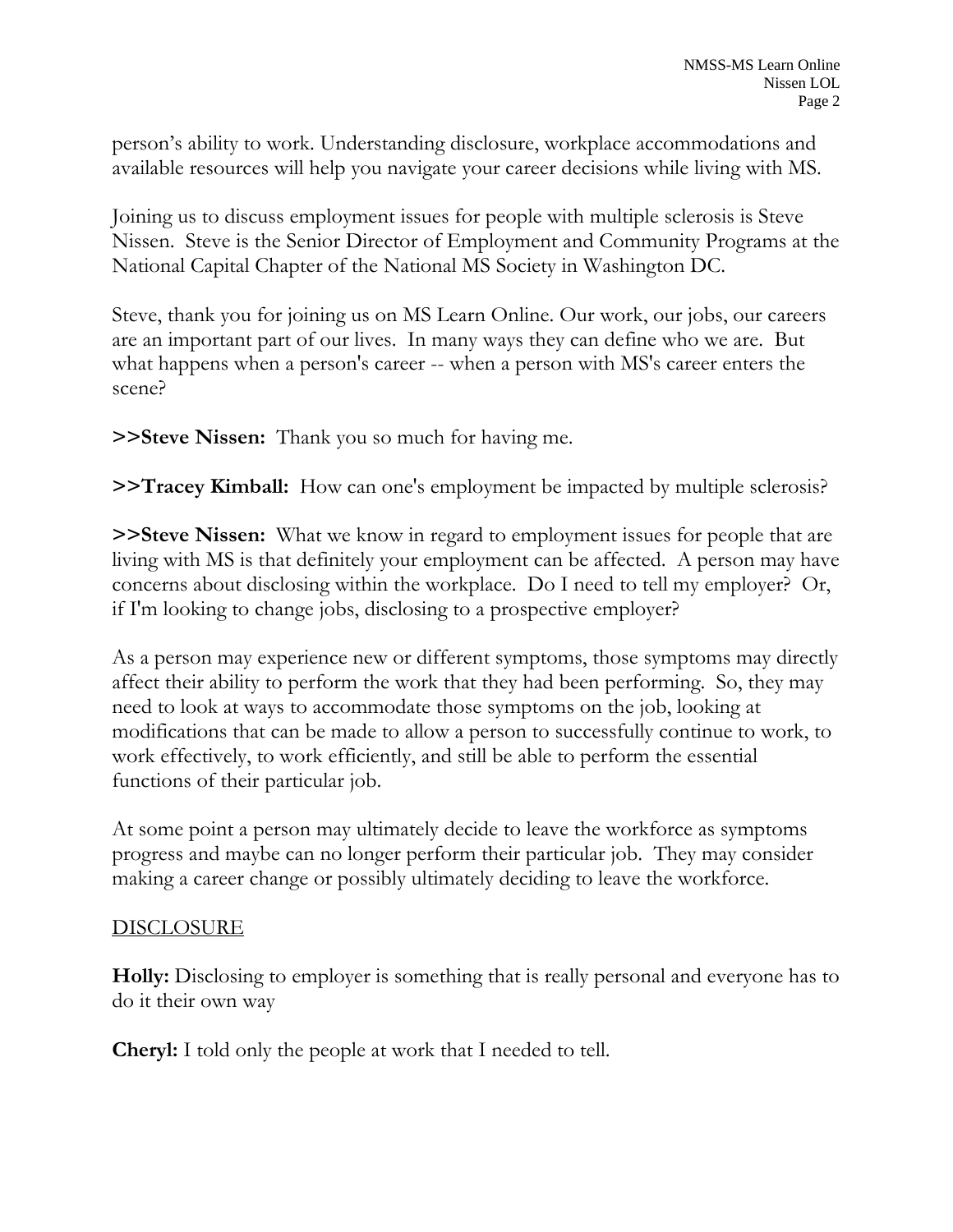**Kathi**: I think it depends on your employer and the relationship that you have with the employer, and the type of job that you have.

**Stephen:** I have disclosed that I have MS to my employer. As soon as I got the diagnosis I went in, because it was obviously a pretty sudden shock to me and I didn't go to work for the remainder of week, just kind of adjusting to the news.

**Walt:** I'd get very educated and I'd talk to somebody who knows about the Americans with Disabilities Act.

**>>Tracey Kimball:** You mentioned disclosure earlier and it's such an important issue to understand. What do people with MS need to know about disclosing their condition to employers?

**>>Steve Nissen:** That's a very good question and it's a very tricky question. Because, really, no two people are the same. When it comes to disclosure in the workplace, it's kind of a legal side of disclosure and then a practical side.

Part of the legal side of disclosure is in order to request some type of an accommodation, some sort of modification or change on the worksite to allow you to perform your essential job functions, a person would need to disclose.

The practical side is that oftentimes with MS, given the unpredictability of the symptoms that a person could experience, the unknown of their ability to perform their job for a long period of time, from a practical perspective, some people might choose to disclose even when they don't need any types of accommodations. They may feel like, that they would want to disclose just in case their condition changes over time so they may need to request that accommodation.

So, it really is a personal decision to make. I think what is important when it comes to considering disclosure in the workplace is to plan ahead. Figure out what's going on that might lead you to be thinking that you would want to disclose and, if so, part of the process is figuring out who is the right person, when is the right time, and what would you actually say.

## WORK PLACE ACCOMMODATIONS

**Kathi**: I was far more productive working 24 hours a week than I was working 40.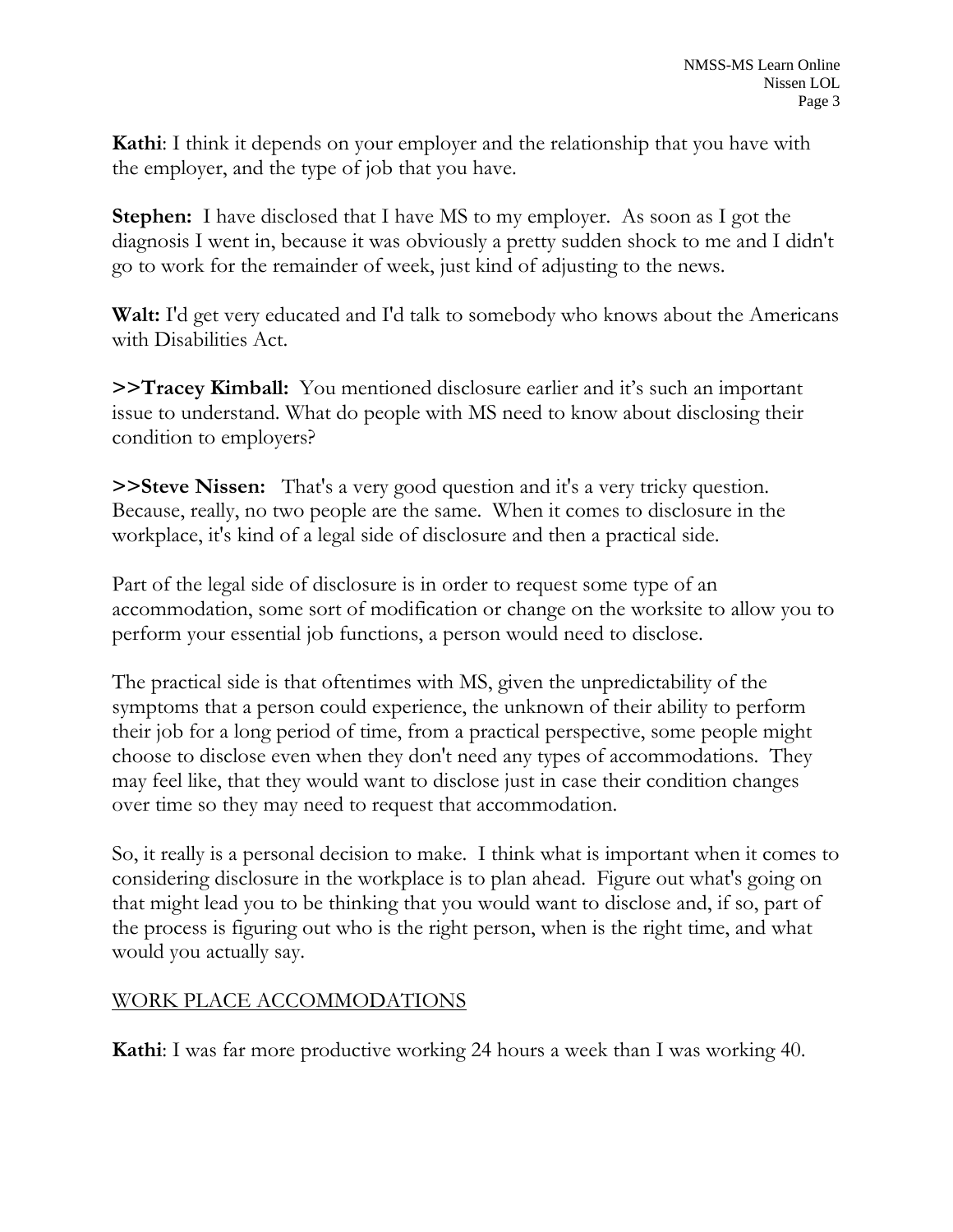**Walt**: I got a program from them that's called "Naturally Speaking," and you can speak to your computer and it will write for me and you can do e-mails and stuff.

**Vito**: They ended up getting me a mobility scooter without me asking for it, which was a great benefit. Then they also had ergonomics people come and check out my situation, set up my work station, get me a special chair.

**Susan:** I had to ask for an office, which was kind of unheard of at this place, because noises tend to bother me. Background noise bothers me. It affects my concentration

**Mike**: And the thing that as probably the most significant was I needed them to write down exactly what the expectation was that they wanted from me and when they needed it. I needed to know to help me prioritize, because it was very difficult for me to multi-task.

**Cheryl**: I came up with suggestions that would keep me employed and still doing the job. For instance, I can do this part of the job but can I do it sitting down?

**Cermit**: At work we didn't have a handrail up the stairs, and they put the handrail in for me. Other things, they wanted to put my office on an upstairs thing, I said, "No, I want it on the ground floor and I want it near a bathroom." They said, "Okay, we can deal with all that." I've not asked for anything I would call major. It's all been simple and easy things, so there has been no reason to say no.

**Kathi:** I would contact the National MS Society, too, because they have a wonderful brochure on explaining MS to your employer and what accommodations can be made.

**>>Tracey Kimball:** What type of accommodations are common or even reasonable for a person with MS to ask for?

**>>Steve Nissen:** There are a host of different types of accommodations that a person with a disability, specially a person with MS, may be able to request from their employer. Many of these things can be practical things. For instance, someone who may be experiencing fatigue may be able to request just a flexible work schedule, taking a break during the day. Telecommuting we have found has been a great way to accommodate people. If you can work from home part of the time can be really beneficial to assist a person in working productively and working efficiently.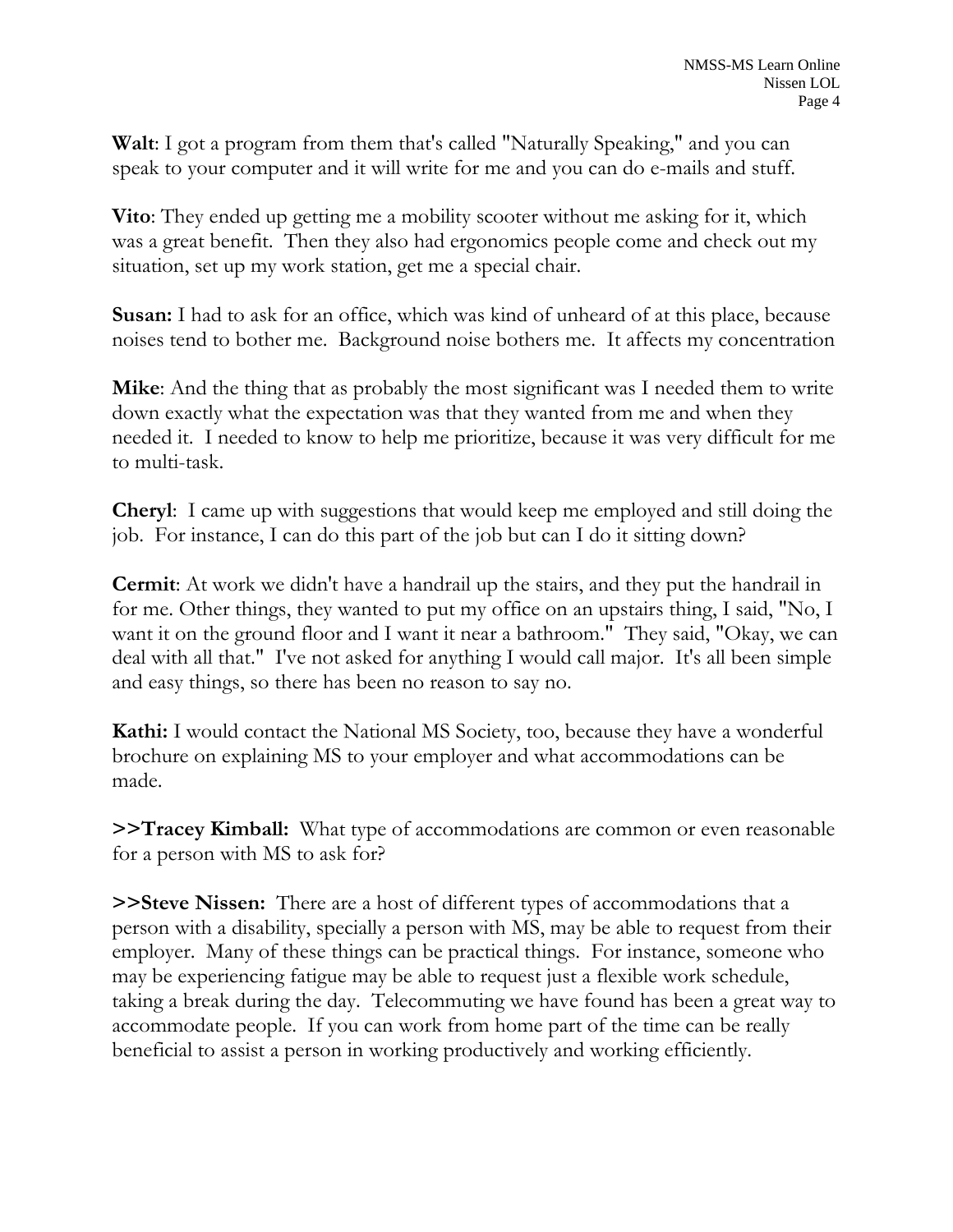Mobility difficulties in the workplace, making sure that you're physically placed in the area that is close to where you need to visit often. So, if you need to go to the workroom on a regular basis, or to the front desk, making sure that your desk is located in an area that will hopefully minimize your need to walk far.

For people who may experience cognitive symptoms, some of the built-in accommodation, the accessibility features that are built into computers nowadays, the reminders, to-do lists, can be practical things that people can definitely utilize; making sure that your desk is located maybe within a part of the office that doesn't have as many distractions.

So, really, there are a lot of very creative but practical things that people can do in order to work effectively on their job.

## LEGAL PROTECTIONS

**Kathi:** As long as you are doing the job that you're assigned, you can't be fired without the American Disabilities Act coming into play.

**Walt:** talk to somebody first that knows about the impacts, the disease,that knows the employment situation. I would even say talk to an attorney.

**>>Tracey Kimball:** Are there employment laws that people with MS should be aware of?

**>>Steve Nissen:** Definitely, there are several legal protections that a person with MS, I would encourage people to get informed about and possibly need to tap into at some point of your life working with MS.

The Americans with Disabilities Act is one of the prime pieces of legislation that is designed to protect against discrimination of people with disabilities within the workplace. It is the ADA that does address disclosure and would give the opportunity for that person to request a reasonable accommodation. The ADA does require that a person is still able to perform the essential functions of their job, but they have the right to request a reasonable accommodation.

Another legal protection that a person with MS may tap into is the Family and Medical Leave Act. What this is is job protected leave without pay. If a person may be going through the diagnosis process, or they're going through an exacerbation and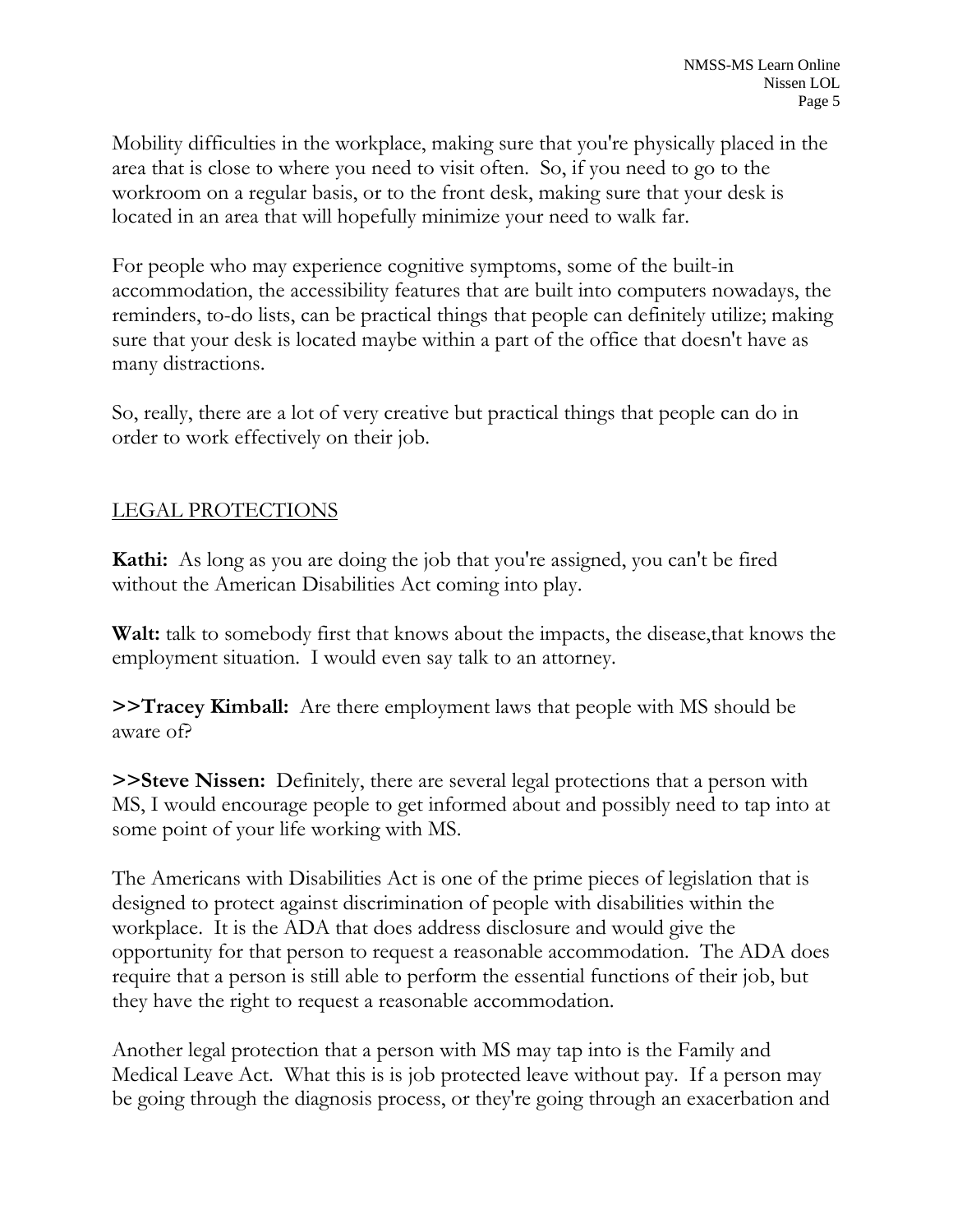a flare-up, maybe they have utilized their personal time off. If the employer follows the Family and Medical Leave Act, that person would be able to request, it's usually up to 12 weeks' leave without pay. During that time your job is protected.

Two other legal protections that I think are very important for people to be familiar with deal with some of the insurance protections. HIPAA, which is the Health Insurance Portability and Accountability Act, there are a lot of different components to that law, but oftentimes for people with MS, what they're paying most close attention to deals with preexisting condition clauses. So, if a person is going from a group medical insurance plan, maybe thinking about changing jobs, and they move from a group plan to a group plan, as long as there is not a significant break in coverage in that person's coverage, that new group insurance policy cannot impose a preexisting condition. Sixty-three days is kind of the magic number for that.

And COBRA is another law that deals with medical insurance. If a person chooses to leave the workforce, then their previous employer can offer to that individual to stay on their employer's group policy. In that situation, the full cost does fall on the employee. And sometimes HIPAA and COBRA can kind of dovetail together, that a person can utilize COBRA to tide them over until their new benefits kick in.

## RESOURCES

**Walt:** I work with the Department of Vocational Rehabilitation for the State. They'll know any contacts you need with the ADA. The National MS Society has great resources that you can tap into that -- they'll tell you how to get information about the ADA.

**Trevis:** a lot of rehab facilities through universities and research institutions can help you as well.

**>>Tracey Kimball:** Finally, what resources are available for people with MS regarding employment?

**>>Steve Nissen:** I think tapping into the resources is so important in terms of to get educated and to get informed about the potential impact that your MS can have within the workplace. The National MS Society is obviously a great source of good information. We have a variety of different brochures and publications dealing specifically with workplace issues and employment concerns, disclosure tools on our website. So, definitely turn to your local chapter.